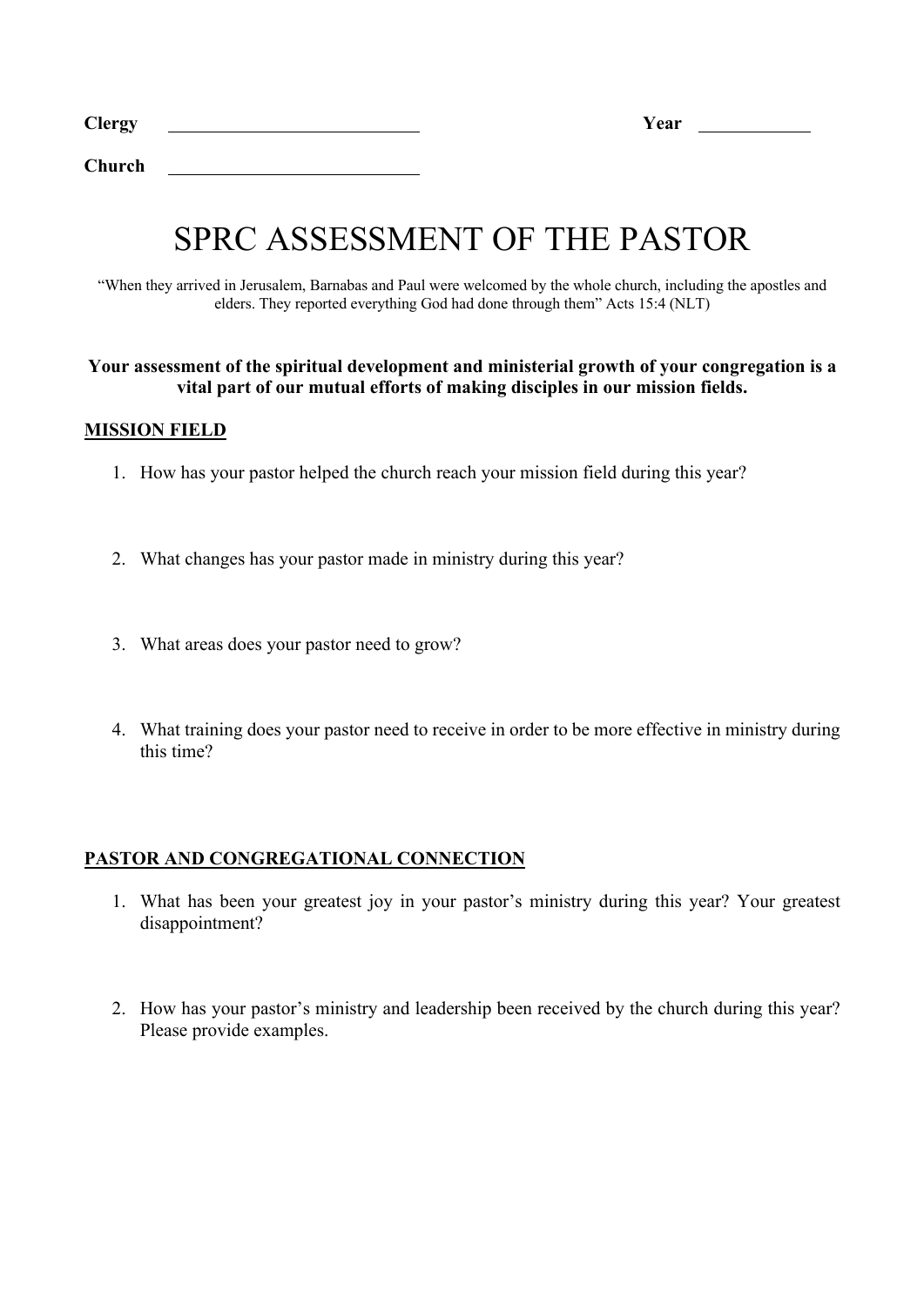- 3. How fruitful (or not) has your pastor been in ministry during this last year. Please provide examples.
- 4. Have there been any significant complaints or accolades/compliments of your pastor this year. Please provide examples.

## **PASTOR SELF CARE**

- 1. How does your pastor care for themselves spiritually, emotionally, and physically? How does the SPRC and congregation support your pastor, their self-care, and their family?
- 2. What continuing education opportunities did your pastor participate in during this year? How can the SPRC and church encourage and support your pastor to take and/or participate in continuing education?
- 3. What have you learned as you were in conversation with your pastor concerning their professional growth?

## **Signatures**

| Pastor               | Date |
|----------------------|------|
| <b>SPRC Chair</b>    | Date |
| Church Council Chair | Date |

Jesus came and told his disciples, "I have been given all authority in heaven and on earth. 19Therefore, go and make disciples of all the nations, baptizing them in the name of the Father and the Son and the Holy Spirit. 20Teach these new disciples to obey all the commands I have given you. And be sure of this: I am with you always, even to the end of the age." Matthew 28:18-20 (NLT)